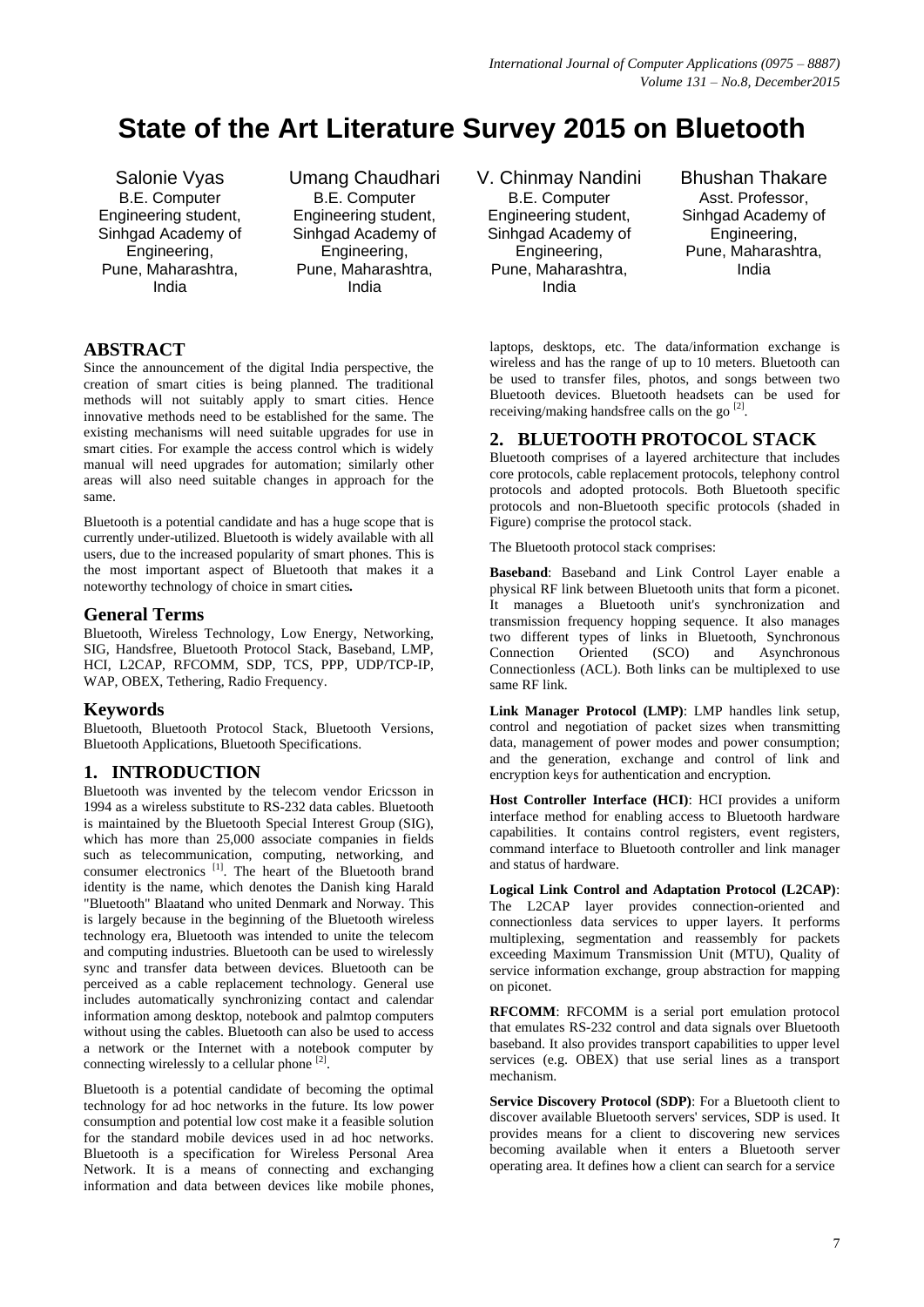

**Fig. 1. The Bluetooth Protocol Stack**

and detect when service is no longer available, without knowing anything of available services.

**Telephony Control – Binary (TCS Binary)**: To define a call control signaling for establishing and releasing speech and data calls between Bluetooth units, TCS Binary is used. It is a bit-oriented protocol that provides functionality to exchange information that is unrelated to the ongoing call.

**Audio:** Audio data transmission between Bluetooth units does not travel via the L2CAP layer, but directly after link establishment and straightforward setup between the units [3].

#### **Specific Protocols without Bluetooth:**

These are protocols adopted from other standards making organizations and incorporated as part of the Bluetooth protocol stack. Protocols such as OBEX and UDP have been included in the protocol architecture to facilitate the adaptation of applications using such existing protocols.

**Telephony Control – AT Commands**: A number of AT command are supported by Bluetooth for transmitting control signals for telephony control through serial port emulation (RFCOMM).

**Point-to-Point Protocol (PPP)**: The PPP is a packet-oriented protocol that runs over RFCOMM. It uses serial mechanisms and converts the packet data stream into a serial data stream.

**UDP/TCP – IP Protocols**: The UDP/TCP and IP standards allow Bluetooth to act as a bridge to the Internet and a transport configuration to WAP.

**Wireless Application Protocol (WAP)**: Bluetooth can be used with WAP wireless protocol specification, to provide a bearer to transport data across a WAP Client and corresponding WAP server. Bluetooth can also be used for distributing information to hand-held devices on location basis, using server push capability of WAP. For example, shops can advertise special offers to WAP clients in Bluetooth proximity.

**OBEX Protocol**: OBEX allows infrared communication for exchanging a wide variety of data and commands. It is an optional application layer protocol that uses client-server model and is independent of transport mechanism/ API, using RFCOMM as the main transport layer [3].

#### **2.1 Bluetooth Specifications**

It defines a set of requirements to ensure interoperability between Bluetooth devices from different manufacturers. Due to the wide variety of possible Bluetooth devices, different sets of requirements are needed. The goal of the Specifications compliance section is to ensure that any device wearing a

Bluetooth logo should support a minimum set of benefits for its user [4] .

#### *2.1.1 Bluetooth Radio Parameters*

Bluetooth units operate on the 2.45 GHz ISM band. The transmitting power is between 1 and 100 mW. The maximum Bluetooth range is 10 m, with a possibility to extend it to 100 m. The maximum bit rate is 1 Mbps. Estimates have indicated data transfer rates up to 720 kbps <sup>[3]</sup>.

#### *2.1.2 Frequency Hopping*

In Bluetooth, frequency- hopping (FH) spread spectrum technology is used to avoid interference. The Bluetooth specification defines a high hop rate of 1600 hops per second. The frequency band is divided into a number of hop channels. Every channel is used for 625 µs (one slot) followed by a hop in a pseudo-random order to another channel for another 625 µs and so on. Since traffic is spread over the entire ISM band, a good interference protection is achieved  $^{[3]}$ .

### **3. THE BLUETOOTH VERSIONS**

There are number of Bluetooth versions which were developed to meet the particular requirements of the time. All versions support backward compatibility with the previous versions. The Versions of Bluetooth are as follows [1]:

## **3.1 Bluetooth 1.0, 1.0B AND 1.1 [5]**

- Earliest versions of Bluetooth
- Typical range upto 2m
- These had numerous problems and manufacturers had great difficulties in making their products interoperable.
- These versions had mandatory Bluetooth Hardware Device Address (BD\_ADDR) transmission in the handshaking process, rendering anonymity impossible.
- In version 1.1 errors found in the 1.0B specifications were rectified and introduced support for non-encrypted channels.
- Received signal strength indicator added in version 1.1.

#### **3.2 Bluetooth 1.2[5]**

- Backward compatible with v1.1, faster connection and discovery.
- Introduction of Adaptive Frequency Hopping (AFH), which improved resistance to radio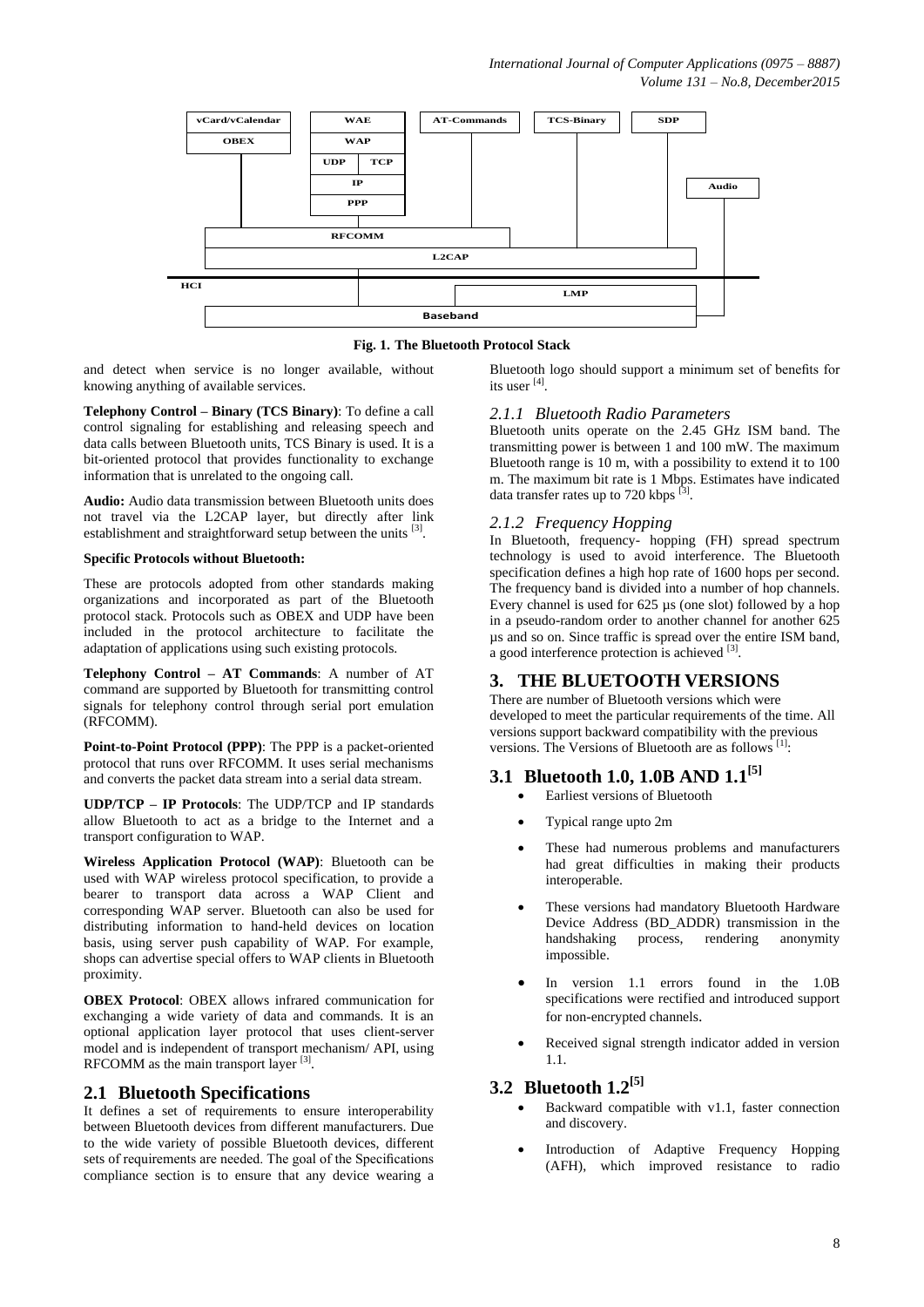interference by avoiding using crowded frequencies in the hopping sequence spectrum.

- Higher transmission speeds.
- Extended Synchronous Connections (ESCO) allowed retransmission of corrupt packets improving audio quality.
- Host Controller Interface (HCI) support for 3-wire UART.
- Data transmission speed up to 721 kbit / s.

## **3.3 Bluetooth 2.0[6]**

- Non-hopping narrowband channel(s) introduced.
- Bluetooth 2.0 security is based on cryptography.
- Enhanced Data Rate (EDR) of 2.1 Mbit /s.
- Built-in QoS.
- Enhanced response time.
- Power consumption reduced to half due to shorter duty cycles.

## **3.4 Bluetooth 2.1[7]**

- Uses secure simple pairing (SSP) resulting a better pairing experience for Bluetooth devices.
- Uses sniff sub rating reducing the power consumption in low-power mode.
- Extended Inquiry Response (EIR) provides more information during the inquiry procedure to allow better filtering of devices before connection.

### **3.5 Bluetooth 3.0[8]**

- Bluetooth 3.0 provides notional data transfer speeds of up to 24 Mbit/s.
- For high data rate traffic this version uses the adjacent 802.11 link.
- Enhanced Power Control
- Unicast Connectionless Data
- The principal difference between Bluetooth 3.0 and Bluetooth 2.1 is that Bluetooth 3.0 (HS, 802.11) can transmit large amounts of data, and Power consumption also is clearly higher, but due to idle time, the 802.11 module will automatically shut down, so power consumption can be greatly reduced

# **3.6 Bluetooth 4.0[9][10]**

- Also called as Bluetooth Smart.
- Provides faster speed in data transmission than the earlier version.
- Reduces power consumption even further.
- Provides more security in data transmission than the earlier versions.
- The Apple iPhone 4S is the first phone to ship with this Bluetooth v4.0.
- It includes Classic Bluetooth, Bluetooth high speed and Bluetooth low energy protocols [10].

 Classic Bluetooth consists of legacy Bluetooth protocols and High speed Bluetooth is based on Wi-Fi.

## **3.7 Bluetooth Low Energy [11]**

- Bluetooth low energy, previously known as Wibree, is a subset of Bluetooth v4.0 with a completely new protocol stack for fast build-up of simple links.
- As a substitute to the Bluetooth standard protocols that were introduced in Bluetooth v1.0 to v3.0, it is aimed at very low power running applications.

## **3.8 Bluetooth 4.1[12]**

- Bluetooth v4.1 specification was adopted on 4 December 2013.
- This specification is an incremental software update to Bluetooth Specification v4.0, and not a hardware update.
- Mobile Wireless Service Coexistence Signalling, Train Nudging and Generalized Interlaced Scanning, Low Duty Cycle Directed Advertising, L2CAP Connection Oriented and Dedicated Channels with Credit Based Flow Control, Dual Mode and Topology, LE Link Layer Topology, 802.11nPAL, Audio Architecture Updates for Wide Band Speech, Fast Data Advertising Interval, Limited Discovery Time are some of the new features.

#### **3.9 Bluetooth 4.2[12]**

- Bluetooth v4.2 was released on December 2, 2014.
- It introduced key features for IoT such as Data Length Extension, privacy updates via firmware.
- LE Data Packet Length Extension, LE Secure Connections, Link Layer Privacy, Link Layer Extended Scanner Filter Policies, Bluetooth Smart, to support connected home and other IoT implementations are major areas of improvement.

#### **4. BLUETOOTH APPLICATIONS**

- The earliest application to become popular was the wireless control of and communication between a mobile phone and handsfree headset for receiving or making calls [13].
- Wireless control of car stereo system using Bluetooth enabled mobile.
- Mutual communication between Bluetooth enabled devices like iOS and Android.
- Headphones with wireless audio streaming capability.
- Modern all-in-one desktop computers use Bluetooth to replace cables and enable wireless access of keyboard and mouse.
- Transfer of files, contact details, calendar appointments, and reminders between devices with [OBEX.](https://en.wikipedia.org/wiki/OBEX)
- Previously wired RS-232 serial communication can be replaced with Bluetooth in test equipment, [GPS](https://en.wikipedia.org/wiki/Global_Positioning_System)  [receivers,](https://en.wikipedia.org/wiki/Global_Positioning_System) medical equipment, bar code scanners, and traffic control devices.